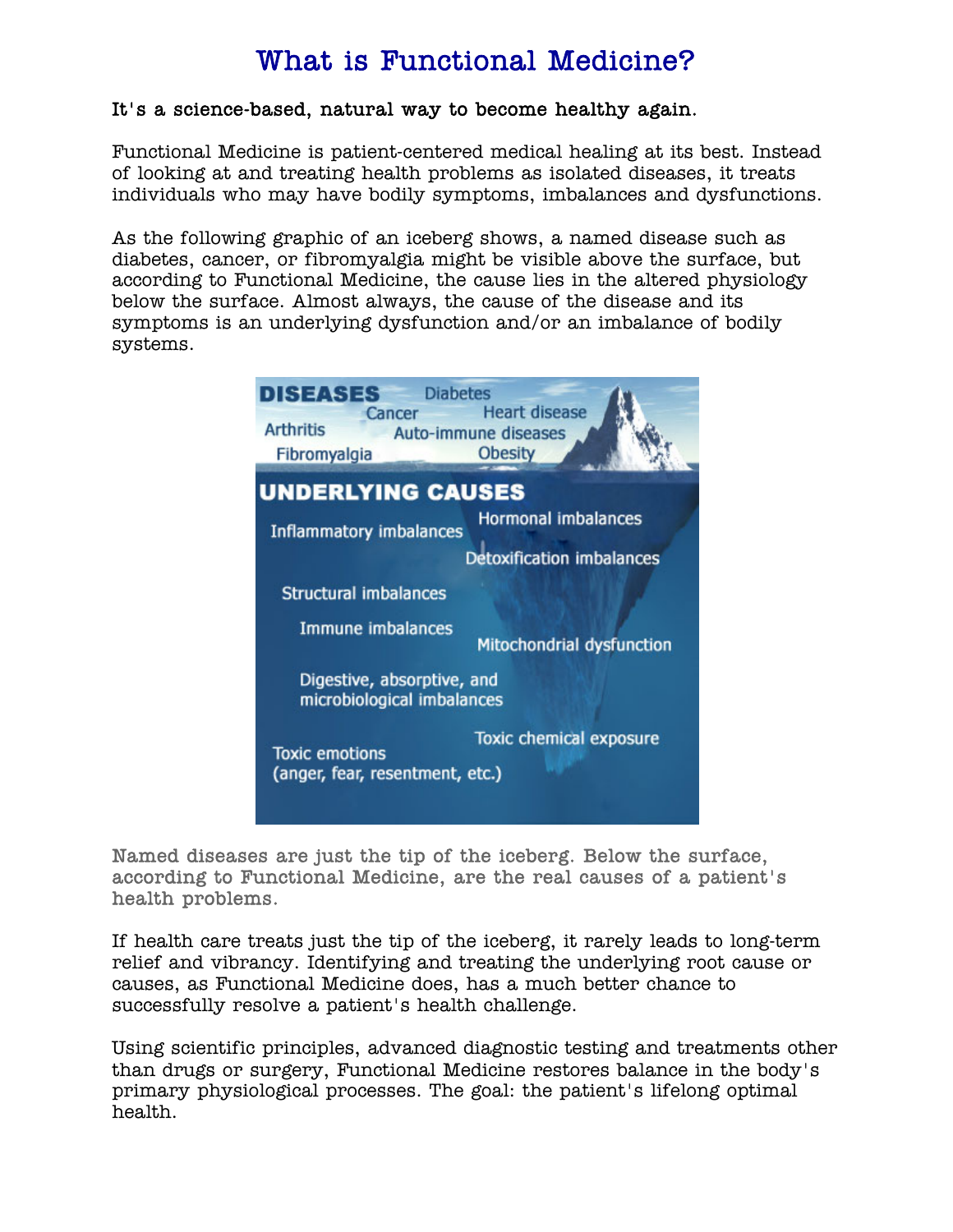# How [Functional Medicine](http://www.helpmychronicpain.com/what-makes-me-unique/) Heals a Key Health Care Gap

Today's health care system is in trouble because it applies a medical management model that works well for acute health problems to chronic health problems, where it is much less successful.

If you have a heart attack, accident or sudden lung infection such as pneumonia, you certainly want a quick-thinking doctor to use all the quickacting resources of modern medicine, such as life-saving technology, surgery and antibiotics. We are all grateful about such interventions.

However, jumping in with drugs, surgery and other acute care treatments too often does not succeed in helping those with chronic, debilitating ailments, such as diabetes, heart disease or arthritis. Another approach is needed.

### The Two-Pronged Healing Approach of [Functional Medicine](http://www.helpmychronicpain.com/what-makes-me-unique/)

To battle chronic health conditions, [Functional Medicine](http://www.helpmychronicpain.com/what-makes-me-unique/) uses two scientifically grounded principles:

- 1. Add what's lacking in the body to nudge its physiology back to a state of optimal functioning.
- 2. Remove anything that impedes the body from moving toward this optimal state of physiology.

Plainly put, your body naturally wants to be healthy. But things needed by the body to function at its best might be missing, or something might be standing in the way of its best functioning. [Functional Medicine](http://www.helpmychronicpain.com/what-makes-me-unique/) first identifies the factors responsible for the malfunctioning. Then it deals with those factors in a way appropriate to the patient's particular situation.

Very often [Functional Medicine](http://www.helpmychronicpain.com/what-makes-me-unique/) practitioners use advanced laboratory testing to identify the root cause or causes of the patient's health problem. Old-fashioned medical diagnosis helps too, in the form of listening carefully to the patient's history of symptoms and asking questions about his or her activities and lifestyle.

For treatment, [Functional Medicine](http://www.helpmychronicpain.com/what-makes-me-unique/) practitioners use a combination of natural agents (supplements, herbs, nutraceuticals and homeopathics), nutritional and lifestyle changes, spiritual/emotional counseling, and pharmaceuticals, if necessary to prod a patient's physiology back to an optimal state. In addition, educating the patient about their condition empowers them to take charge of their own health, ultimately leading to greater success in treatment.

#### Treating Symptoms Versus Treating the Person

In the dominant health care model today, medication is used to get rid of people's symptoms. If the patient stops taking the medication, symptoms generally return.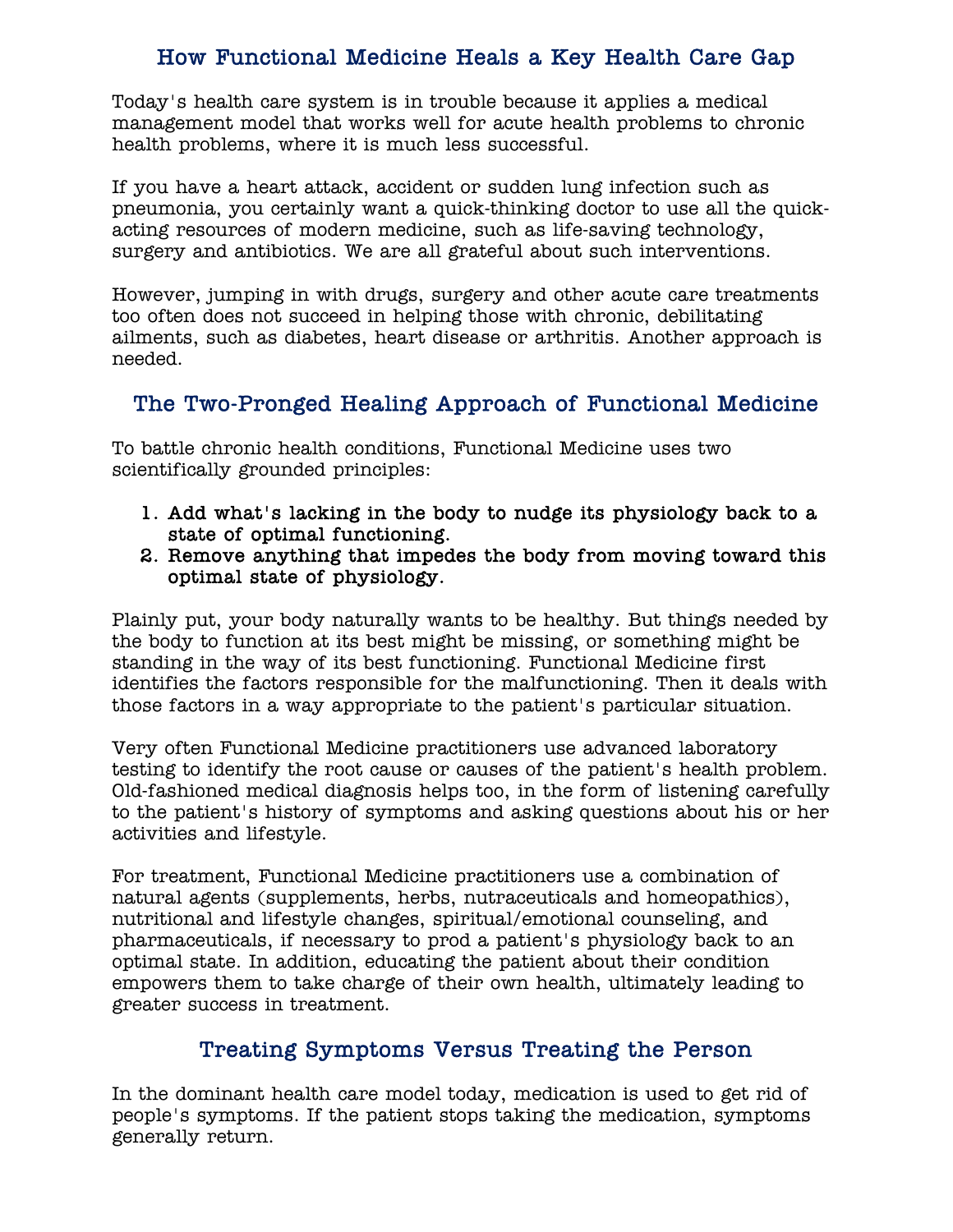[Functional Medicine](http://www.helpmychronicpain.com/what-makes-me-unique/) approaches health problems differently. Instead of masking the problem, it aims at restoring the body's natural functioning. Although [Functional Medicine](http://www.helpmychronicpain.com/what-makes-me-unique/) practitioners may prescribe pharmaceuticals, they are used to gently nudge the patient's physiology in a positive direction so the patient will no longer need them.

For example, conventional doctors would normally prescribe pharmaceuticals like Prilosec, Prevacid or Aciphex to treat acid reflux or heartburn. When the patient stops taking such drugs, the heartburn symptoms come back. In contrast, a [Functional Medicine](http://www.helpmychronicpain.com/what-makes-me-unique/) practitioner might find that a patient's acid reflux is caused by Helicobacter pylori bacteria. Eradicating the Helicobacter pylori might very well lead to the end of heartburn symptoms, permanently.

It's also important to note that in [Functional Medicine,](http://www.helpmychronicpain.com/what-makes-me-unique/) treatment for similar symptoms might vary tremendously for different patients, according to their medical history and results of laboratory tests. Factors that can come into play in producing the same symptoms include toxic chemicals, pathogenic bacteria, parasites, chronic viral pathogens, emotional poisons like anger, greed or envy, and structural factors such as tumors or cysts.

### The Roots of [Functional Medicine](http://www.helpmychronicpain.com/what-makes-me-unique/)



Sir William Osler

You may be surprised to learn that [Functional Medicine](http://www.helpmychronicpain.com/what-makes-me-unique/) isn't new. It actually represents a return to the roots of modern scientific medicine, captured in this statement by Sir William Osler, one of the first professors at Johns Hopkins University School of Medicine and later its Physician-in-Chief: "The good physician treats the disease; the great physician treats the patient who has the disease."